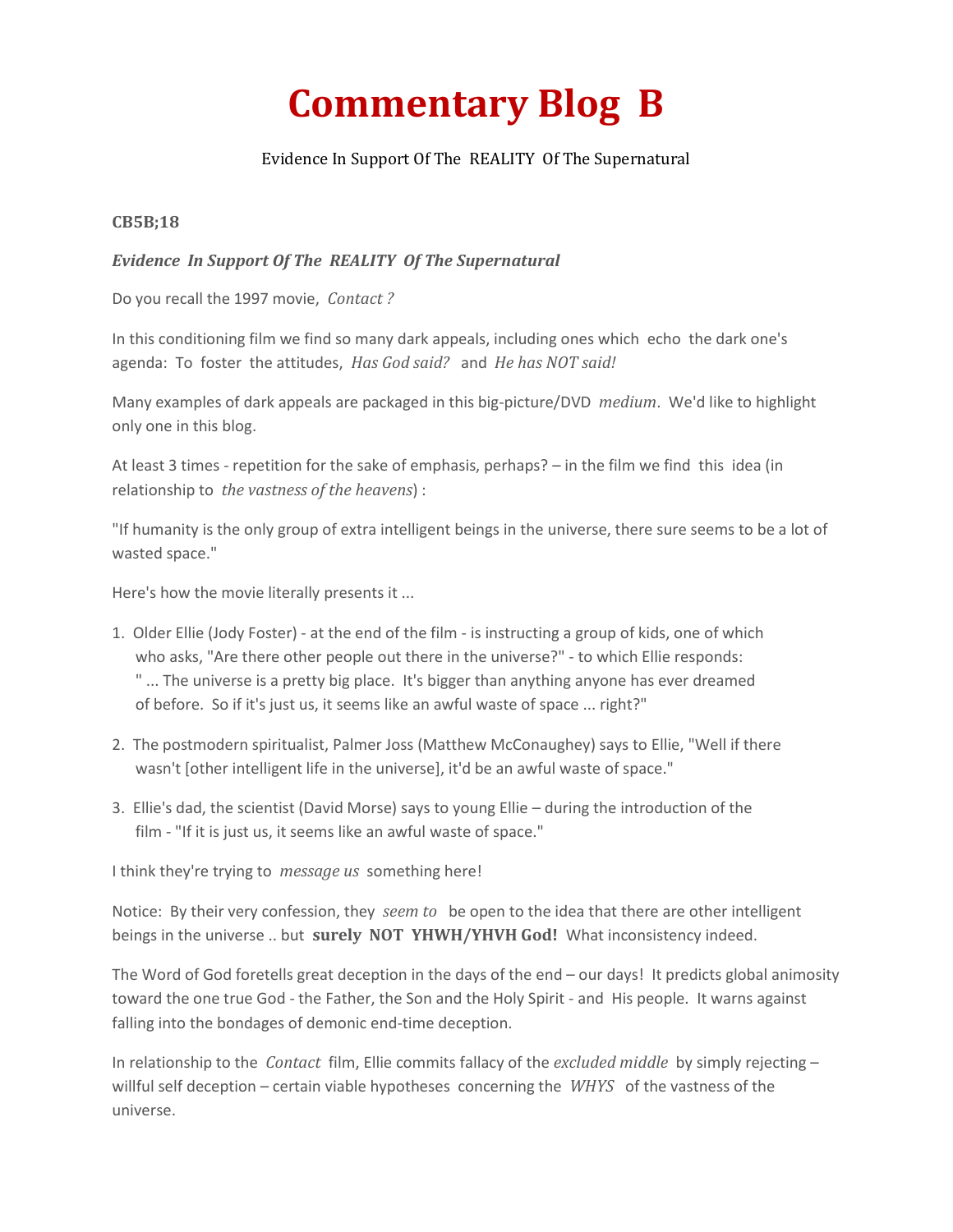She rejects Creator and creation for the naturalistic (yet *cosmic*) origins' myth, even evidencing her view by indirectly saying (that is, inferring), *if God created only us, He sure wasted space ... so God doesn't really exist* - poor warrants in support of the agnostic, atheistic or antitheist viewpoints, to be sure.

But, IF she had only been more fair-minded and had opened the pages of the holy Bible - to at least consider Creator, natural revelation (creation) and special revelation (God's Word) - she would have discovered NO wasted space at all! Actually, IF Ellie would have considered and personally accepted this *answer* to her passionate inquiry searching for something transcendent to man, her most desired longings would have been satisfied. By the way, this transcendent One has taken initiative to *contact* us and has clearly revealed Himself through His Son, Jesus Christ. God is so good, merciful and gracious to humanity but offers these good things on His terms.

So I plead: D e a r *Ellie,* please consider the goodness of Creator God whereby you can find true, **[eternal fulfillment](https://enduranceministries.online/gospel)** which you so passionately seek! Be open to the glorious, transcendent One through Jesus Christ, the King of kings and Lord of lords!

As explicitly stated in the Bible, God created the glorious **vastness of the heavens** for multiple reasons!

1. The heavens declare the glory of God - Psalm 19

The heavens declare the glory of God; and the firmament shows His handiwork. (vs. 1)

2. The universe illustrates God's GREATNESS above man - Is. 55

For My thoughts *are* not your thoughts, nor *are* your ways My ways," says the LORD. "For *as* the heavens are higher than the earth, so are My ways higher than your ways, and My thoughts than your thoughts." (vv. 8, 9)

3. The vastness of heaven provides yet another picture of God's mercy and grace toward those who accept His provision in/through Jesus Christ His Son - Ps. 103

For as the heavens are high above the earth, so great is His mercy toward those who fear Him; as far as the east is from the west, *so* far has He removed our transgressions from us. (vv. 11, 12)

There you have it - viable divine explanations (from God's Word) concerning some of the WHYS of the vastness of the universe.

The recent - say the past 20+ years - big-screen attacks against biblical Truth are blatant. Actually, they demonstrate/evidence the reality of God, Jesus Christ and spiritual existence. Some respond in rejection of His many infallible proofs - Acts 1:3 – while others are wiser and go on to better discern the binding deceptions offered by the spirit of the age. (And by the way, hostility toward the one true God and His people is only going to increase. Are YOU prepared for this next decade which will bring further fulfillment of Bible prophecy before Jesus Christ's final-trumpet rapture gathering of His Church?)